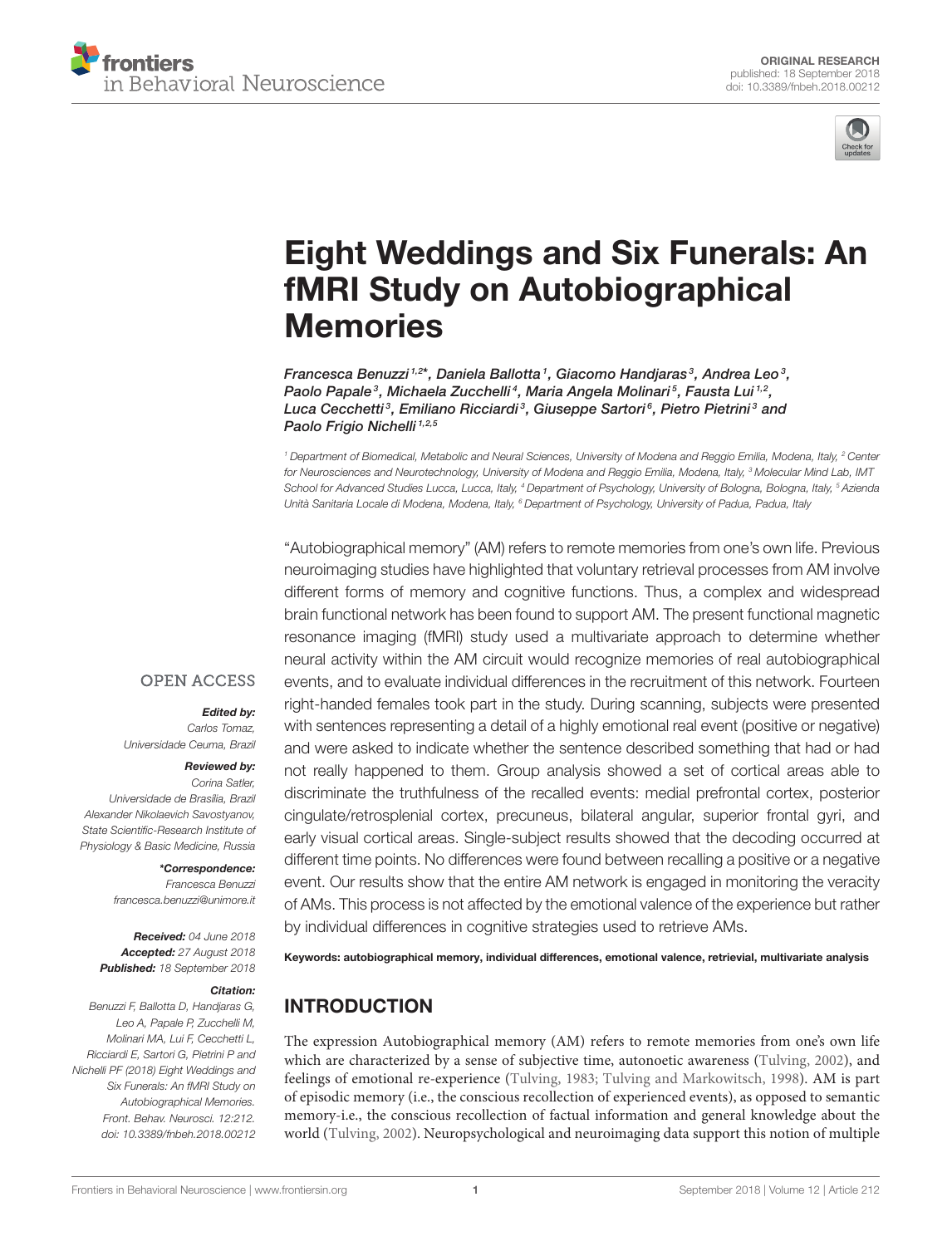systems of memory, each specialized in processing distinct types of information [\(Vargha-Khadem et al., 1997;](#page-10-3) Cipolotti and Maguire, [2003\)](#page-8-0) and subserved by distinct, functionally independent neural networks [\(Gabrieli, 1998;](#page-9-0) Cabeza and Nyberg, [2000;](#page-8-1) [Tulving, 2002\)](#page-10-0).

As a matter of fact, neuropsychological studies support the functional dissociation between these memories: patients with medial temporal lobe lesions are defective in AM recall, but not in semantic memory tasks [\(Vargha-Khadem et al., 1997;](#page-10-3) Tulving and Markowitsch, [1998;](#page-10-2) [Gadian et al., 2000\)](#page-9-1). Conversely, patients with semantic dementia, who show damage in fronto-temporal regions, are impaired in semantic memory tasks [\(Neary et al.,](#page-9-2) [1999\)](#page-9-2), whereas their AM is relatively spared [\(Snowden et al.,](#page-10-4) [1994;](#page-10-4) [McKinnon et al., 2006\)](#page-9-3).

More recently, neuroimaging studies have disentangled the functional characteristics of the neural networks mediating specific memory systems. The left inferior prefrontal cortex and left posterior temporal areas are in general recruited during semantic retrieval [\(Vandenberghe et al., 1996;](#page-10-5) [Wiggs et al., 1999;](#page-10-6) [Graham et al., 2003\)](#page-9-4), whereas right dorsolateral prefrontal areas subserve episodic retrieval [\(Cabeza et al., 2004;](#page-8-2) [Düzel et al., 2004;](#page-9-5) [Gilboa, 2004\)](#page-9-6). With respect to AM, functional neuroimaging studies focused on voluntary retrieval processes that involve different forms of memory and cognitive functions. In particular, recovering an autobiographical event requires a prolonged and effortful memory search about one's own life, combined with the retrieval of specific episodic knowledge about its contextual information. The retrieved memory content typically includes emotions and visual images, and is mediated by inferential and monitoring cognitive processes [\(Cabeza and St Jacques, 2007\)](#page-8-3).

A meta-analysis paper showed that, because of the multimodal nature of AM retrieval and of the heterogeneity of the tasks used in literature, different regions emerge during recollection [\(Svoboda et al., 2006\)](#page-10-7). However, a core neural network for AMs comprises the left lateral prefrontal cortex (l-PFC) for search and controlled processes; the medial prefrontal cortex (m-PFC) for self-referential processes; the hippocampus and the retrosplenial cortex for recollection; the amygdala for emotional processing; the occipital and cuneus/precuneus regions for visual imagery, and the ventromedial PFC (vm-PFC) regions for feeling-ofrightness and monitoring [\(Cabeza and St Jacques, 2007\)](#page-8-3).

Two additional issues are relevant for AM. First, AMs often exhibit a richer emotional content as compared to episodic and semantic memories. In particular, emotional life events are recalled better than non-emotional events [\(Holland and Kensinger, 2010\)](#page-9-7). Second, several neuroimaging studies demonstrated a significant individual variability in AMs performance [\(Rypma et al., 2002;](#page-10-8) [Schaefer et al., 2006;](#page-10-9) Miller and Van Horn, [2007\)](#page-9-8). Typically, most of these studies evaluated the modulation of brain areas commonly activated across subjects, and only a few studies considered the individual variability across the whole brain [\(McGonigle et al., 2000;](#page-9-9) [Feredoes and Postle,](#page-9-10) [2007;](#page-9-10) [Seghier et al., 2008\)](#page-10-10).

In spite of the importance of the mechanisms underlying the successful recollection from AM, only a few studies previously investigated this issue [\(Gilboa et al., 2004;](#page-9-11) [Greenberg et al.,](#page-9-12) [2005;](#page-9-12) [Cabeza and St Jacques, 2007;](#page-8-3) [Chen et al., 2017\)](#page-8-4). Rather, many authors questioned whether brain functional patterns could differentiate between true memory, false memory (a common type of memory distortion in which individuals incorrectly believe they have already encountered a novel object or event), and deception. Regions within the prefrontal cortex have been related to these memory monitoring activities [\(Cabeza and St Jacques, 2007\)](#page-8-3). Nonetheless, to the best of our knowledge, only one study evaluated recognition from AM [\(Harris et al., 2008\)](#page-9-13). However, the authors used a wide range of stimuli (autobiographical, mathematical, geographical, religious, ethical, semantic, and factual) and results were presented irrespectively of the kind of memory involved.

The present single-event fMRI study was designed to determine whether neural activity within the AM network, as identified by previous neuropsychological and neuroimaging studies, would recognize memories of real autobiographical events. Moreover, we examined whether retrieval of positive and negative emotional events from AM would exert distinctive effects on brain response. Specifically, we asked subjects to recall a highly emotional personal event (either her wedding or the funeral of a close relative) in a pre-scan semi-structured interview. During scanning, subjects were presented with sentences referring to a detail of the event recalled and were asked to indicate whether the detail actually belonged (true) or not (false) to their AMs. Using a multivariate technique [\(Mitchell et al., 2008\)](#page-9-14), we aimed at evaluating the neural network in each individual subject independently, so that we could identify both the time points at which the successful recollection occurred and the network involved in the process. Then, results from each subject were combined to identify the brain regions involved in the common cognitive mechanism underlying AM, thus accounting for individual differences in the recollection processes.

# MATERIALS AND METHODS

## **Subjects**

Inclusion criteria were: right-handed healthy females with no history of neurological or psychiatric diseases; no subject took any psychiatric medication at the time of the study; age 30–45 years; having experienced either a highly positive (own wedding, being still married at the time of the experiment) or a highly negative (funeral of a loved one, who died suddenly) event in the recent past (range: 2–8 years). Consequently, 14 subjects (mean age  $37 \pm 7$  years; mean school-age  $17 \pm 2$ ) were enrolled. This final group included: personnel from the University of Modena and Reggio Emilia staff, acquaintances and relatives of the authors. Only female volunteers participated to the study, as data in the literature indicate that gender influences memory, and particularly the emotional modulatory mechanism on memory storage [\(Cahill, 2010\)](#page-8-5). All participants gave their written informed consent after the study procedures and potential risks had been explained. The study was conducted under protocols approved by the Local Modena Ethical Committee, in accordance with the ethical standards of the 2013 Declaration of Helsinki.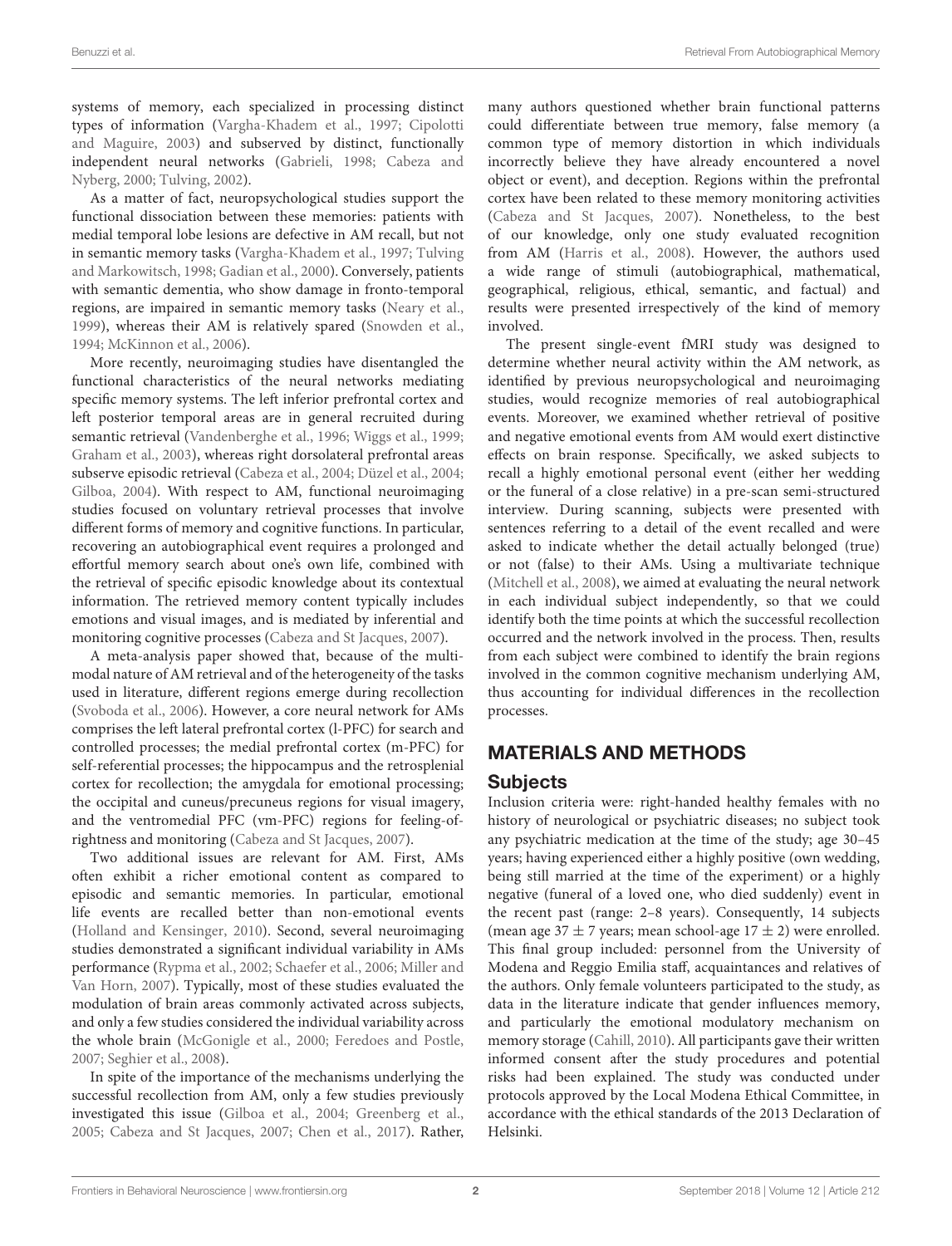#### Pre-scan Interview Session

From 2 to 8 days before fMRI scanning, a detailed description of highly emotional events was collected using a custommade semi-structured interview. Indeed, the "pre-scan interview method" could be particularly useful to evaluate the common and individual neural network for retrieving AMs in neuroimaging studies. Eight participants were asked to describe a positive event (i.e., their wedding), whereas six participants to recall a negative event (i.e., the funeral of a loved one). The interview about the wedding day consisted of 54 questions, organized in 4 different categories concerning: 1. the ceremony; 2. the wedding dress; 3. the wedding party; 4. the honeymoon. Four categories were also included in the funeral day's interview (32 questions): 1. the deceased's physical description at the time of his/her death; 2. the announcement of the death; 3. the last meeting; 4. the funeral. The answers were used to compose a true story. A second false story was written, modifying some details of the true story (e.g.,: "We got married in April": true; "We got married in September": false). The true stories consisted of information stored in the autobiographical memory (AM) of the participants, whereas the details of the false stories did not belong to their AM.

## Image Acquisition and Experimental Setup of the fMRI Session

Brain activity was measured using fMRI with a three-run eventrelated design (gradient echo echoplanar images, Philips Achieva 3T, TR 2.0 s, FA: 80 $^{\circ}$ , TE 35 ms, 30 axial slices, 80  $\times$  80 acquisition matrix,  $3 \times 3 \times 4$  mm voxel). High-resolution T1-weighted spoiled gradient recall ( $TR = 9.9$  ms,  $TE = 4.6$  ms, 170 sagittal slices, 1 mm isovoxel) images were obtained for each participant to provide detailed brain anatomy.

Behavioral responses were collected during the scanning sessions by means of a custom-made software developed in Visual Basic 6 [\(http://digilander.libero.it/marco\\_serafini/stimoli\\_](http://digilander.libero.it/marco_serafini/stimoli_video/) [video/\)](http://digilander.libero.it/marco_serafini/stimoli_video/). The same software was used to present stimuli via IFIS-SA System (MRI Device Corporation, WI, USA) remote display.

During the scanning session, prior to the fMRI acquisition, subjects were asked to read both stories (i.e., the true and the false one) twice, in order to avoid the novelty effect of the incorrect information [\(Schomaker and Meeter, 2015\)](#page-10-11). The order of presentation of the stories was counterbalanced between subjects. The experimental stimuli were sentences representing a true or a false detail of the event described in the stories. The false and true item referring to the same AM detail differed only in one feature (i.e., He died in May vs. He died in April; My wedding dress was white vs. My wedding dress was ivory). During scanning, after a warning cue lasting 0.5 s, subjects were presented with a sentence (5.5 s). After a 12 s interval, subjects were asked to indicate whether the sentence belonged (true, T) or not (false, F) to their autobiographical memory by pressing one of two buttons on the keypad (2 s, **[Figure 1](#page-2-0)**), followed by 10 s of intertrial interval. Response times and accuracies were recorded. A total of 48 sentences (24 T and 24 F) were randomly presented to each subject in three runs. At the beginning and at the end of each run, a fixation cross was presented for 30 s to obtain a baseline measure of brain activity. Overall, each run lasted





<span id="page-2-0"></span>about 9 min. The true-false responses given during scanning were subsequently used for the behavioral and functional analyses.

#### Behavioral Analysis

A two-way ANOVA was performed on the response times with the following factors: group (two levels, wedding and funeral) and response (two levels, true and false). Significance threshold was set at p<0.05. Analyses were performed using SPSS 18 (SPSS Inc.).

## fMRI Data Preprocessing

The AFNI software package was used to analyze functional imaging data [\(Cox, 1996\)](#page-9-15). All volumes from the different runs were processed to remove spikes (3dDespike), temporally aligned (3dTshift), corrected for head movements (3dvolreg), spatially smoothed (3dmerge, Gaussian kernel 5 mm, FWHM) and normalized. Motion spikes were estimated through the evaluation of Framewise Displacement (FD) implemented in FSL [\(Jenkinson et al., 2012\)](#page-9-16), with a cutoff of 0.6 mm [\(Power et al.,](#page-10-12) [2012\)](#page-10-12). Subsequently, a generalized least squares regression was performed (3dREMLfit) to model the motion spikes, movement parameters, signal trends and the temporal correlation structure with an ARMA(1,1) model, thus to remove nuisance signals from the data. Then, the residual signal for each voxel was normalized by subtracting the mean and dividing the result by its standard deviation. Afterwards, for each trial, the signal time points from the onset of the sentence to the motor response, were extracted and included in the multivariate analysis. To improve signal-tonoise ratio, a central moving average was computed ("temporal smoothing") [\(Friston et al., 1995;](#page-9-17) [Strappini et al., 2017\)](#page-10-13) by averaging the value of each point in time ("reference point") and the value of the two points on either side of the reference point. By this procedure, we generated seven overlapping windows, from 2 to 14 s after sentence onset. The duration of the explored window was decided following previous studies which showed that the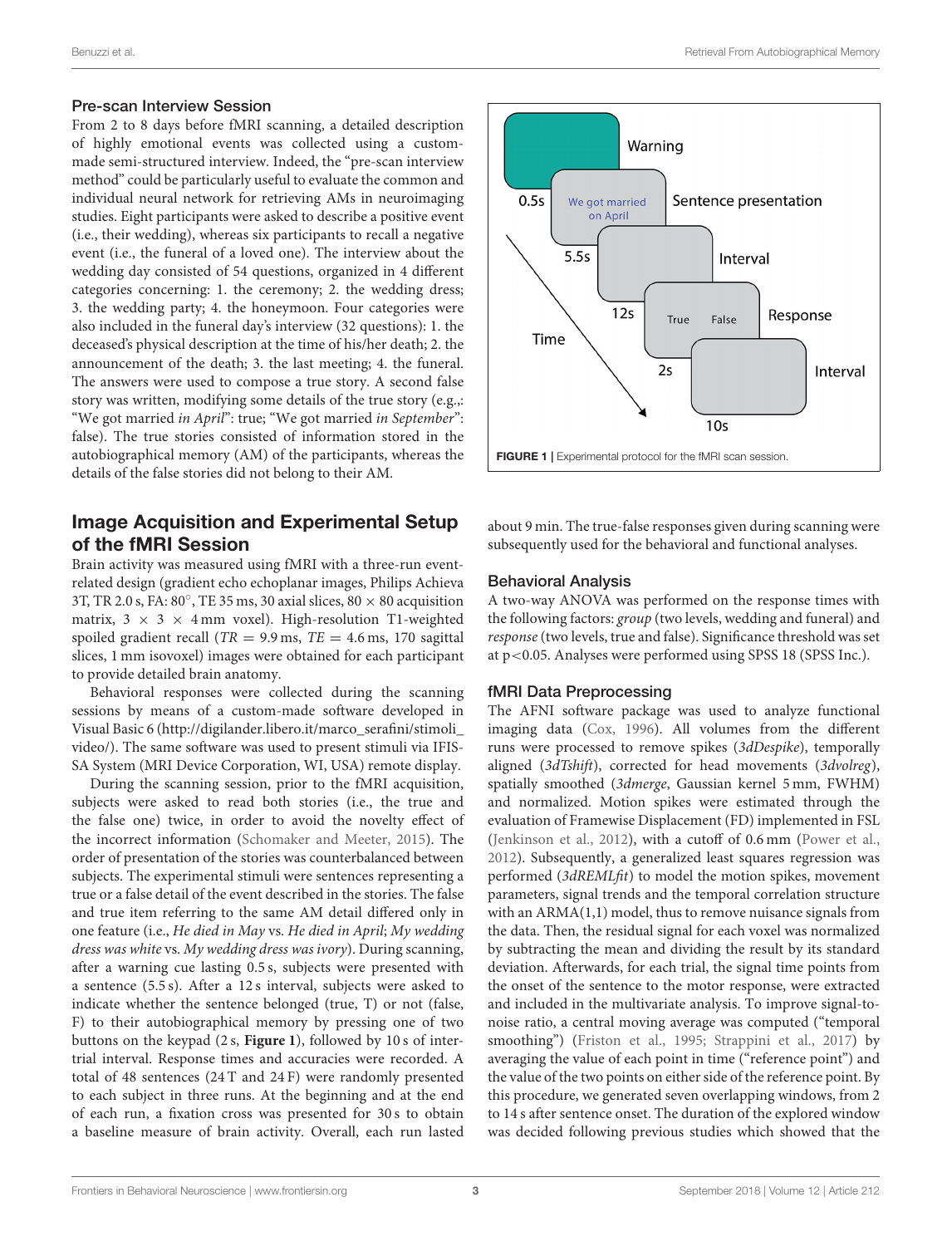retrieval of detailed autobiographical memories can spread over a long time (e.g., up to 20 s) [\(Svoboda et al., 2006\)](#page-10-7), but also in order to avoid any overlap with the motor response.

Subsequently, single subject time series data were registered to the MNI152 standard space using the nonlinear registration implemented in AFNI (3dQWarp), and the acquisition matrix was resampled to a 3 mm iso-voxel. Finally, to reduce computational effort in the subsequent steps, a spatial mask was applied to select gray matter voxels only.

#### Single-Subject Decoding Analysis

Since we were interested in selecting the best subset of voxels with the highest discrimination ability in distinguishing between "true" and "false" responses, we used a modified version of the procedure originally adopted by [Mitchell et al. \(2008\)](#page-9-14) and already validated on different datasets [\(Handjaras et al., 2016;](#page-9-18) [Leo et al., 2016\)](#page-9-19). Briefly, a machine-learning algorithm predicted the fMRI activation in the brain as a weighted sum of images, each one generated from a behavioral matrix (here, a binary vector which defined the "true" and "false" responses). In detail, a regression analysis, performed within a leave-two-stimuli-out cross-validation procedure, produced a learned scalar parameter that specifies the degree to which the dimension related to the truthfulness of the memories modulates the voxels activity. Hence, for each iteration of the cross-validation procedure, the model was first trained with 46 out of 48 stimuli (i.e., 23 "true" and 23 "false"), then only the 2,000 voxels that showed the highest coefficient of determination  $\mathbb{R}^2$  and with a cluster size larger than 20 voxels (to remove small isolated clusters) were considered. Once trained, the resulting algorithm was used to predict the fMRI activation within the selected 2,000 voxels of the two leftout stimuli (one related to a "true," one to a "false" response). Afterward, prediction accuracy was evaluated with a simple match between the predicted and the real fMRI activations of the two left-out stimuli using cosine similarity. This leave-two-out procedure was iterated 576 times, training and testing all possible stimulus pairs between the true and false items. A bootstrapping procedure was used to measure the standard error of the accuracy (1,000 iterations) [\(Efron and Tibshirani, 1993\)](#page-9-20). The algorithm for the single-subject decoding analysis was applied for each subject and time point (i.e., from 2 to 14 s after sentence onset), thus generating an accuracy value and a decoding map with the subset of brain voxels used during the procedure.

The single-subject accuracy was tested for significance against the null distribution of accuracies generated with a permutation test based on the same procedure defined above (Schreiber and Krekelberg, [2013;](#page-10-14) [Handjaras et al., 2015\)](#page-9-21). As the processing of false sentences does require the retrieval of information related to the true event counterpart, we adopted permutation tests: these are the most robust methods to assess statistical significance in conditions, such as our experiment, where the chance level is not necessarily centered on 50% and where the degrees of freedom are unknown, ranging between the number of the stimuli (i.e., 48) and the total number of comparisons (i.e., 576). Moreover, as the null distribution was always created upon individual brain activity in each subject, the significance threshold reflected any possible bias in the data. Briefly, in each subject and time point, a null distribution of accuracies was built by shuffling the behavioral matrix during the training phase. The procedure was repeated 100 times [\(Winkler et al., 2016\)](#page-10-15) for each time point, leading to a null distribution of 700 accuracy values across the whole time window. Each single-subject accuracy was therefore tested against the null distribution of accuracy values to identify a common significance threshold across the time window (onesided rank test,  $p < 0.05$ ; **[Table 1](#page-4-0)** and **[Figure 2](#page-5-0)**).

## Group Level Map

Subsequently, to measure the spatial consistency of the regions involved in autobiographical memory processing, a posterior probability map was built across the time windows by combining the single subject decoding maps at the time point with the highest accuracy value. This procedure therefore merged the most informative voxels involved in the "true" and "false" responses irrespectively of the time at which the voxels were maximally engaged. We arbitrarily selected a threshold  $(p >$ 0.33, minimum cluster size of 20 voxels) that represented the probability of a voxel to be informative in at least 5 subjects out of 14 (**[Figure 3](#page-5-1)**; [Leo et al., 2016\)](#page-9-19).

#### Assessing the Reliability of the Group Level Map

This group level map was the result of the aggregation of the single subject most discriminative voxels at different time points, in order to account for the possibility that individual subjects processed autobiographical memory content with different retrieval times. Therefore, we further tested the sparseness of the map obtained from this procedure, as we reasoned that the cognitive mechanisms underlying the discrimination of "true" and "false" responses would engage the same brain regions across subjects. Theoretically (e.g., assuming no variability across subjects), the ideal group map should include the same 2,000 voxels of the decoding procedure across all subjects and probability thresholds, albeit at different time points (**[Figure 4](#page-6-0)**). On these assumptions, a permutation test was built by randomly combining the decoding maps at different time points across subjects and subsequently measuring the total number of voxels at each probability threshold (10,000 iterations,  $p < 0.05$ ) (**[Figure 4](#page-6-0)**). We hypothesized that our group map should have the lower number of voxels, as compared to the null distribution, thus indicating that brain regions involved in the process remained significantly stable across subjects (i.e., no sparseness). In addition, to assess the spatial overlap of the decoding maps considering the same retrieval time for all the subjects, we included in the aforementioned test the seven group maps obtained by aggregating the decoding maps at a fixed time point (e.g., group map at the 2 s time point).

## Assessing the Differences Between Negative and Positive Memories

The group probability map was obtained by combining the subjects from the two groups, considering the discrimination between "true" and "false" responses irrespectively of the positive or negative emotional valence associated to the retrieved memory. Here we tested whether the different valence of the memories could affect when (i.e., the time point with the highest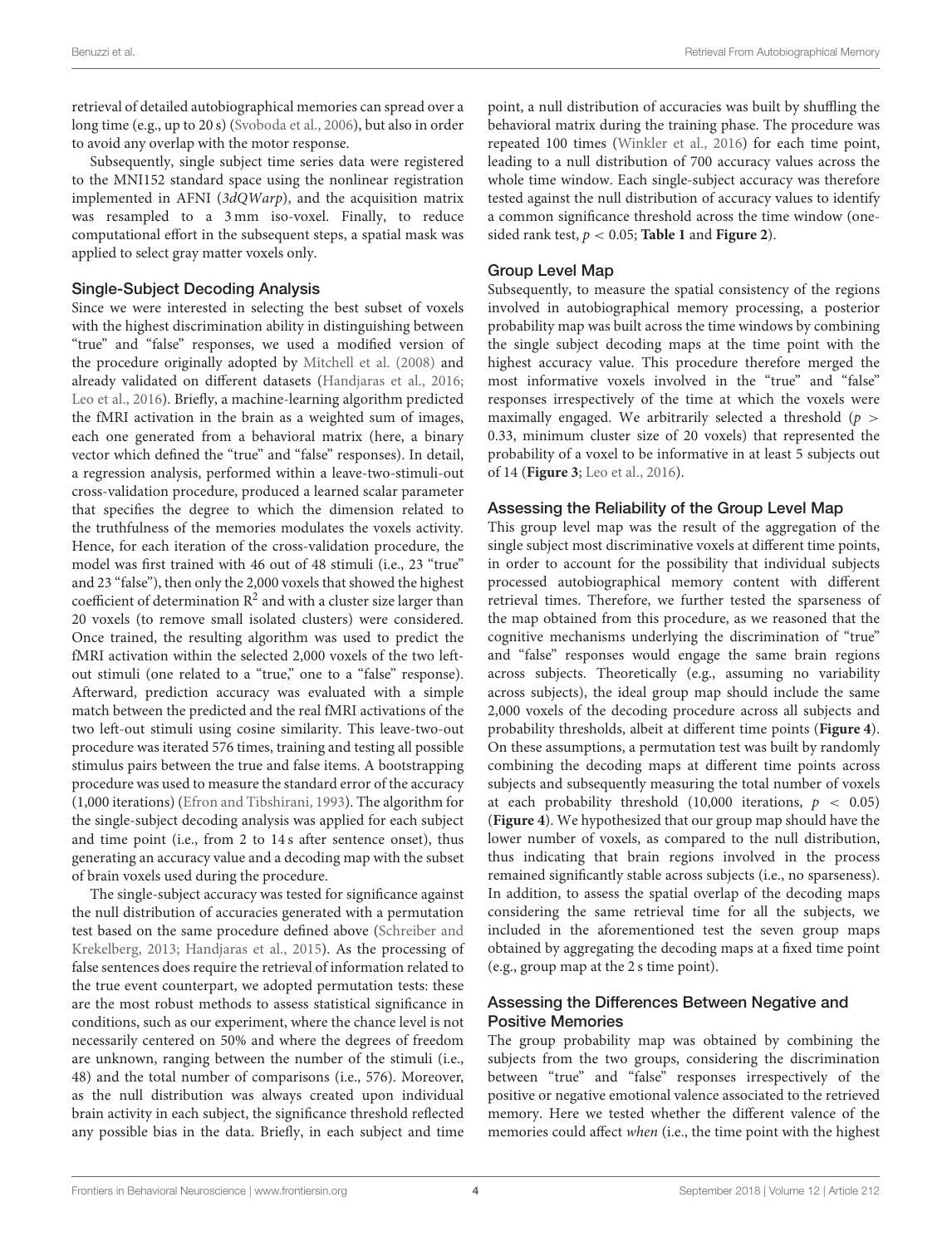|          |                   | TABLE 1   Table representing the raw accuracy value, its standard error and p-value of each subject and group at each time point. |                                |                        |                                |                                   |                                |                                |
|----------|-------------------|-----------------------------------------------------------------------------------------------------------------------------------|--------------------------------|------------------------|--------------------------------|-----------------------------------|--------------------------------|--------------------------------|
| Group    | Subject           |                                                                                                                                   |                                |                        | Time window                    |                                   |                                |                                |
|          |                   | 28                                                                                                                                | 4s                             | S<br>O                 | 88                             | 10s                               | 12s                            | 14s                            |
| Funerals | t qns             | $54.3\%$ , $\rho = n.s$ .                                                                                                         | $54.7\%$ , $p = n.s$ .         | $53.3\%$ , $p = n.s$ . | $66.2 \pm 1.7\%$ , $p = 0.041$ | $62.2\%$ , $p = n.s$ .            | $47.0\%$ , $p = n.s$ .         | $55.7\%$ , $p = n.s$ .         |
|          | sub <sub>2</sub>  | $65.7 \pm 1.8\%$ , p = 0.044                                                                                                      | 65.7 $\pm$ 1.8%, p = 0.044     | 45.4%, $p = n.s$ .     | $39.7\%$ , $p = n.s$ .         | $36.8\%$ , $p = n.s$ .            | $53.0\%$ , $p = n.s$ .         | $52.2\%$ , $\rho = n.s$ .      |
|          | sub <sub>3</sub>  | $73.0 \pm 1.7\%$ , $p = 0.009$                                                                                                    | $72.0 \pm 1.8\%$ , $p = 0.011$ | $60.0\%$ , $p = n$ .s. | $48.2\%$ , $p = n.s$ .         | $50.3\%$ , $p = n.s$ .            | $53.0\%$ , $p = n.s$ .         | $56.4\%$ , $\rho = n.s$ .      |
|          | sub4              | 49.1%, $p = n$ .s.                                                                                                                | $51.0\%$ , $p = n.s$ .         | $62.6\%, p = n.s.$     | 62.2%, $p = n$ .s.             | $65.4\%$ , $p = n.s$ .            | $72.0 \pm 1.7\%$ , $p = 0.013$ | $71.1 \pm 1.7\%$ , $p = 0.019$ |
|          | sub5              | 64.9%, $\rho = n$ .s.                                                                                                             | $61.7\%$ , $p = n.s$ .         | 62.7%, $p = n$ .s.     | $68.3 \pm 1.9\%$ , $p = 0.040$ | $68.9 \pm 1.7\%$ , $p = 0.030$    | 65.3%, $p = n$ .s.             | $57.6\%, p = n.s.$             |
|          | sub14             | 46.8%, $\rho = n$ .s.                                                                                                             | $59.9\%$ , $p = n.s$ .         | $59.8\%, p = n.s.$     | $69.0 \pm 1.8\%$ , $p = 0.021$ | $71.9 \pm 1.7\%$ , $p = 0.009$    | $74.1 \pm 1.8\%$ , $p = 0.006$ | $73.2 \pm 1.8\%$ , $p = 0.007$ |
| Weddings | <b>Sub6</b>       | $74.6 \pm 1.5\%$ , $p = 0.017$                                                                                                    | $57.4\%$ , $p = n.s$ .         | $62.2\%, p = n.s.$     | $52.0\%$ , $p = n.s$ .         | $59.3\%$ , $p = n.s$ .            | $55.3\%$ , $p = n.s$ .         | $58.8\%$ , $\rho = n.s$ .      |
|          | Sub7              | $42.0\%$ , $\rho = n.s.$                                                                                                          | $56.0\%$ , $p = n.s$ .         | $63.0\%$ , $p = n.s$ . | 69.7 $\pm$ 1.4%, $p = 0.014$   | $68.9 \pm 1.6\%$ , $\rho = 0.021$ | $62.3\%$ , $p = n$ .s.         | $57.3\%$ , $\rho = n.s$ .      |
|          | <b>Sub8</b>       | $43.0\%$ , $\rho = n.s$ .                                                                                                         | $37.0\%$ , $\rho = n.s$ .      | $53.8\%$ , $p = n.s$ . | $56.2\%$ , $\rho = n.s$ .      | $50.3\%$ , $\rho = n.s$ .         | 49.4%, $p = n$ .s.             | $54.5\%$ , $p = n.s$ .         |
|          | <b>Gans</b>       | $57.2\%$ , $p = n$ .s.                                                                                                            | $44.5\%$ , $p = n.s$ .         | $55.0\%$ , $p = n.s$ . | $61.6\%$ , $p = n.s$ .         | $55.2\%$ , $p = n.s$ .            | 64.3%, $p = n$ .s.             | $57.3\%$ , $p = n$ .s.         |
|          | Ot qns            | 59.2%, $\rho = n$ .s.                                                                                                             | $43.2\%$ , $p = n.s$ .         | $54.5\%$ , $p = n.s$ . | $72.6 \pm 1.5\%$ , $p = 0.016$ | $72.6 \pm 1.7\%$ , $p = 0.016$    | $68.8 \pm 1.6\%$ , $p = 0.033$ | 62.4%, $p = n$ .s.             |
|          | sub <sub>11</sub> | 48.4%, $p = n$ .s.                                                                                                                | $53.2\%$ , $p = n.s$ .         | $59.9\%$ , $p = n.s$ . | 61.0%, $\rho = n$ .s.          | $67.4 \pm 1.9\%$ , $p = 0.049$    | $78.9 \pm 1.6\%$ , $p = 0.002$ | $86.8 \pm 1.4\%$ , $p < 0.001$ |
|          | sub <sub>12</sub> | 64.8%, $p = n$ .s.                                                                                                                | $55.3\%$ , $p = n.s$ .         | $61.9\%, p = n.s.$     | $79.7 \pm 2.3\%$ , $p = 0.004$ | $81.8 \pm 2.2\%$ , $p = 0.004$    | $73.8 \pm 2.5\%$ , $p = 0.020$ | $53.5\%$ , $\rho = n.s$ .      |
|          | sub <sub>13</sub> | $45.9\%$ , $\rho = n.s.$                                                                                                          | $39.3\%$ , $\rho = n.s$ .      | $41.9\%$ , $p = n.s$ . | $57.2\%$ , $\rho = n.s$ .      | $71.0 \pm 1.8\%$ , $p = 0.034$    | $74.4 \pm 1.8\%$ , $p = 0.011$ | $70.9 \pm 1.8\%$ , $p = 0.034$ |
|          |                   |                                                                                                                                   |                                |                        |                                |                                   |                                |                                |

**TABLE 1** | Table representing the raw accuracy value, its standard error and p-value of each subject and group at each time point

accuracy) or where (i.e., the brain regions involved in the process) the retrieval occurred. First, we compared the time points with the highest accuracy between the two groups (Mann-Whitney U test, two-tailed,  $p < 0.05$ ). Second, we measured the spatial overlap within the two groups. To this aim, we first evaluated the spatial overlap of the decoding maps between the 14 subjects using the Sørensen-Dice (SD) coefficient [\(Dice, 1945;](#page-9-22) [Kolasinski et al., 2016\)](#page-9-23). Subsequently, the Ratio (R) between the averaged SD values within- and the averaged SD values betweengroups was computed. R represents whether each group shows a higher within-group similarity  $(R > 1)$ , a higher between-group similarity ( $R < 1$ ), or a spatial overlap between groups ( $R \cong 1$ ). Confidence intervals of R were obtained through a permutation test (10,000 iterations,  $p < 0.05$ ).

The multivariate pattern analyses were carried out using Matlab (Matworks Inc., Natick, MA, United States), while Connectome Workbench [\(Marcus et al., 2011\)](#page-9-24) was used to render the brain meshes in **[Figure 3](#page-5-1)**.

## RESULTS

## Behavioral Results

Response times showed no significant effect for response [mean in s  $\pm$  standard deviation; "True" trials: 1.15  $\pm$  0.22; "False" trials: 1.19  $\pm$  0.20; r  $F_{(1,11)} = 0.12$ ,  $p = 0.733$ ] or group [weddings: 1.21  $\pm$  0.22; funerals: 1.09  $\pm$  0.17;  $F_{(1,11)} = 1.06$ ,  $p = 0.325$ ], nor for their interaction  $[F_{(1,11)} = 0.57, p = 0.466]$ . Overall, this evidence indicated that at the button press (i.e., 17.5 s after sentence onset), the retrieval of the autobiographical information was already concluded regardless of the item truthfulness or valence. Response accuracy was at ceiling level (overall accuracy value across conditions: 98%).

## Single-Subject Decoding Results

Since the time required for the retrieval of autobiographical memory may vary among subjects [\(Svoboda et al., 2006\)](#page-10-7), we avoided a standard group level analysis, focusing only on the single subject decoding of "true" and "false" responses within a relative large time window, from 2 s after trial onset up to 14 s (see Methods). As reported in detail in **[Table 1](#page-4-0)** and **[Figure 2](#page-5-0)**, the decoding was successful in 12 out of 14 subjects ( $p < 0.05$ ), ranging from 65.7 to 86.8%, although it occurred at different time points (mean in s  $\pm$  standard deviation: 8  $\pm$  4). Averaging the highest accuracies across time points and across all 14 subjects led to an overall mean accuracy of 71.4% with a standard error of 2.0%.

## Group Level Map

To highlight brain regions involved in the discrimination of "true" and "false" responses, a posterior probability map was built across the whole time window, by combining the single subject decoding maps at the time point with the highest accuracy. The regions involved in the process are depicted in **[Figure 3](#page-5-1)** and detailed in **[Table 2](#page-7-0)**.

By applying a probabilistic threshold of  $p > 0.33$  (i.e., the probability of a voxel to be informative in at least 5 out of 14 subjects), irrespectively of timing, a broad set of

Significant time points (p < 0.05) are marked in bold.

<span id="page-4-0"></span>Significant time points ( $p < 0.05$ ) are marked in bold.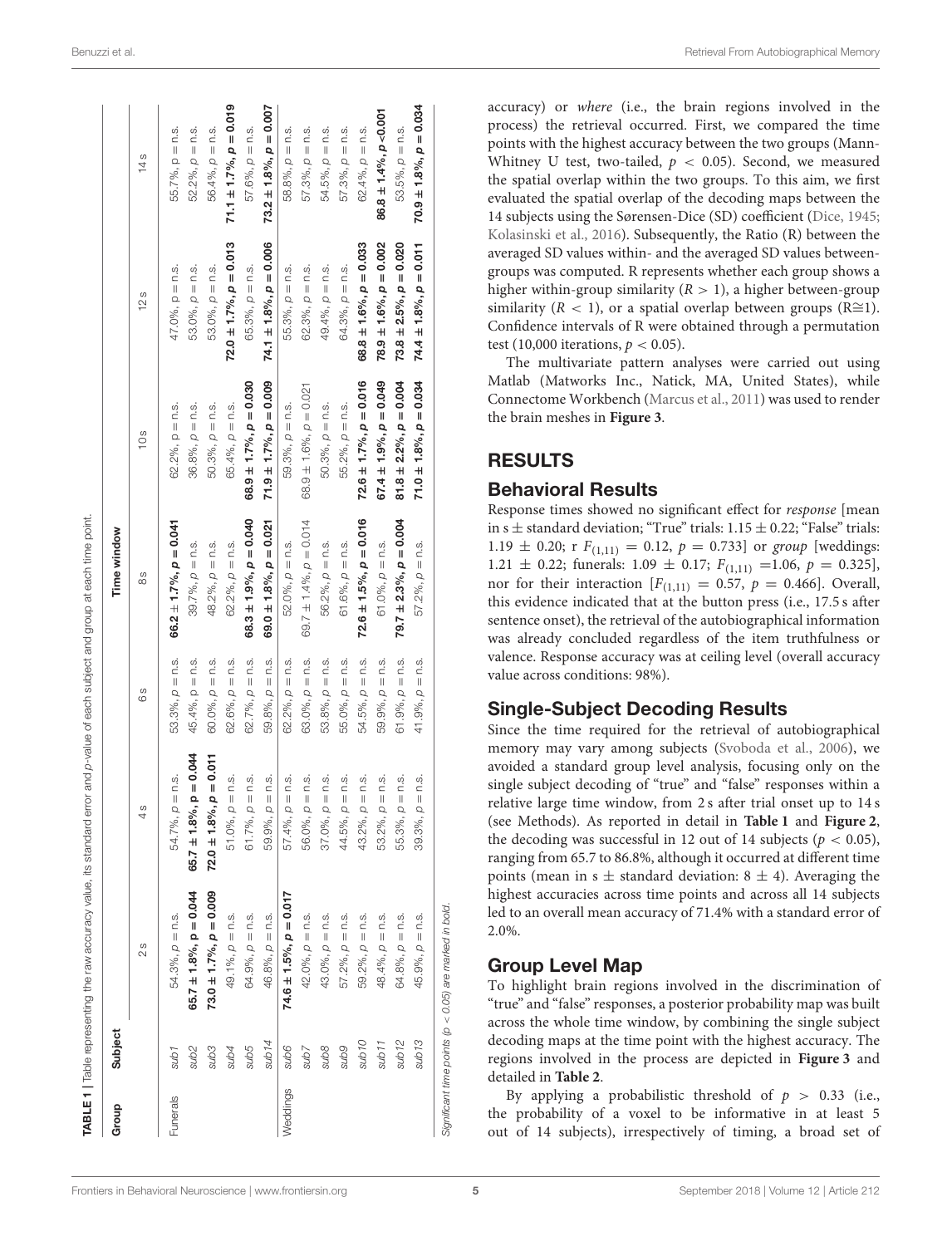

<span id="page-5-0"></span>

<span id="page-5-1"></span>cortical areas was identified, which comprised several bilateral nodes of the Default Mode Network (DMN), including medial prefrontal, superior frontal and angular regions, retrosplenial cortex, posterior cingulate and precuneus. Precuneus showed the highest overlap among subjects (i.e., nine). In addition, a large cluster was identified bilaterally in early visual cortical areas. Interestingly, in our experiment, other medial temporal lobe key regions, such as the hippocampal and parahippocampal cortex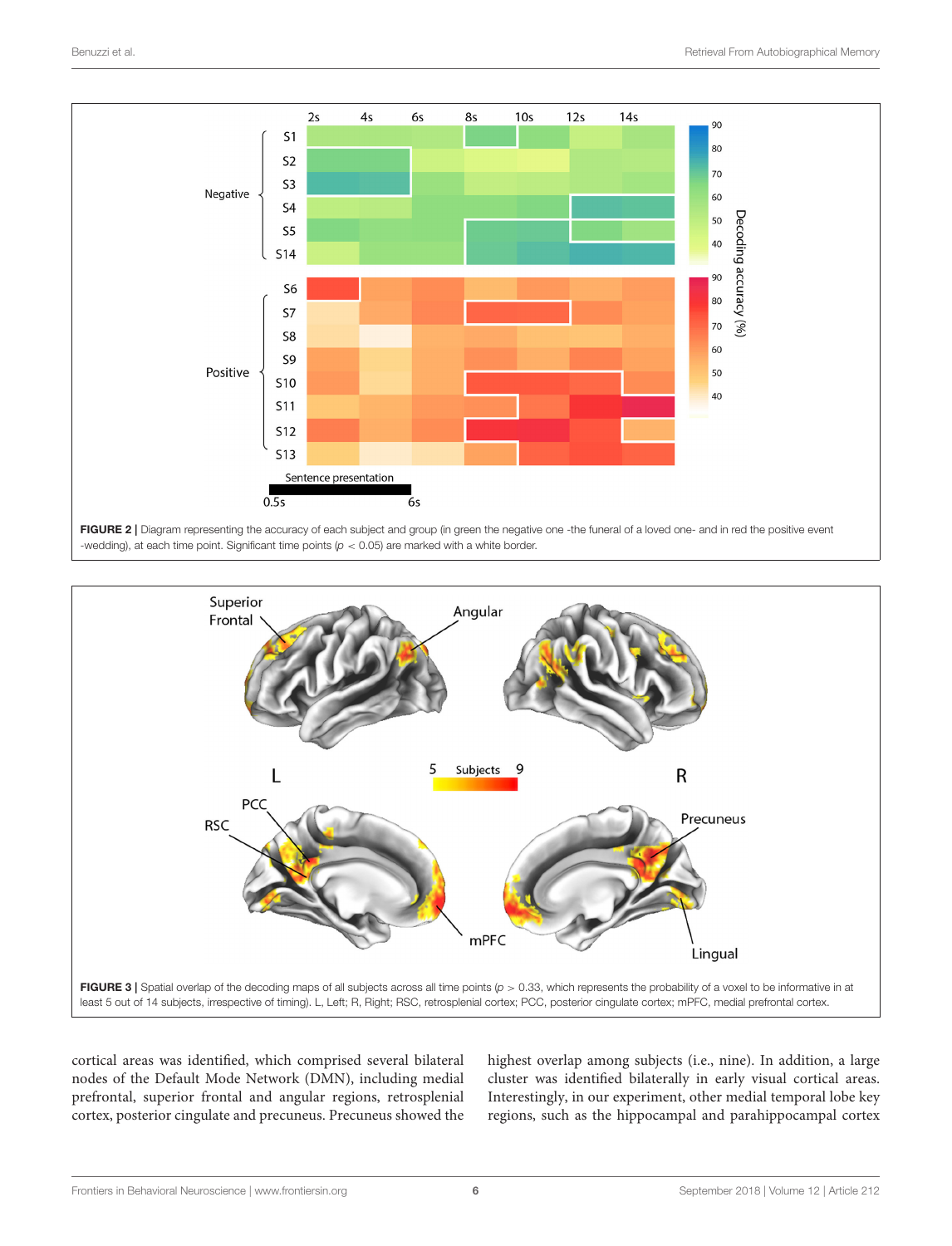

<span id="page-6-0"></span>variability across subjects) is represented by the light blue line, the group level map is represented by the red curve, whereas the 95% confidence interval of the null distribution is outlined in gray. The group level map has a number of voxels lower than the null distribution, irrespective of the chosen probability threshold. Moreover, all the group maps obtained by aggregating the subjects' decoding maps at each of the seven fixed time points fell within the null distribution area ( $p < 0.05$ ).

and the amygdala, did not reveal enough discrimination capacity to detect true from false items.

# Reliability of the Group Level Map

Individuals processed the autobiographical memory content with different retrieval times [\(Svoboda et al., 2006\)](#page-10-7). Therefore, to test whether the cognitive mechanism underlying the discrimination of true and false contents is based on the engagement of the same brain regions across our subjects, we combined single subject decoding maps at different time points showing the lowest sparseness (i.e., highest spatial overlap), to built the best group probability map across subjects. The results, represented in **[Figure 4](#page-6-0)**, suggest that the best map includes the lowest number of voxels, irrespective of the chosen probability threshold, as compared to a null distribution built by combining different single subject decoding maps at random time points  $(p<0.05)$ . Moreover, the seven group maps obtained by aggregating the single subjects decoding maps at each time point fell within the confidence intervals of the null distribution, thus indicating that a standard group level analysis would have led to a non-optimal result.

# Differences Between Negative and Positive Memories

First, we examined whether the discrimination between true and false events occurred using brain activity extracted at different

time points in the two groups. No temporal differences were found between subjects who retrieved memories from their wedding and subjects who recalled events from the funeral of a loved person. Moreover, we tested whether there was a significant spatial overlap of the decoding maps between the two groups. To this aim, we developed an ad hoc measure R, based on the SD coefficient [\(Dice, 1945;](#page-9-22) [Kolasinski et al., 2016\)](#page-9-23), as detailed in the Methods section (see above). We were not able to demonstrate that the two groups had a specific decoding map, since the R index fell within the confidence interval  $(R = 1.01, 95\%$ confidence intervals: 0.91–1.16).

# **DISCUSSION**

The present fMRI study was designed to determine whether neural activity can discriminate true from false memories of real autobiographical events, to investigate individual differences in AM processing, and to isolate specific effects of the emotional valence (i.e., positive or negative) on AMs. Given the subjective nature of autobiographical memories, a multivariate technique [\(Mitchell et al., 2008\)](#page-9-14) was used to evaluate the retrieval process in each subject independently. Results showed that neural activity discriminated AMs in 12 out of 14 participants (mean accuracy ∼71%) across a retrieval time of up to 14 s, although discrimination occurred at different time points across subjects. In addition, to overcome single subject differences, we examined the recognition of real AMs also at a group level by combining the individual decoding maps, and highlighted a set of brain regions which mainly overlaps with the AM core network (i.e., medial prefrontal, superior frontal and angular regions, retrosplenial cortex, posterior cingulate, precuneus and early visual areas) described by Cabeza and colleagues [\(Cabeza and St Jacques,](#page-8-3) [2007\)](#page-8-3). Finally, we found no specific effects of either positive or negative emotional valence on AMs.

Our experimental approach attempted to investigate individual differences in AM processing using a functional task. Indeed, neuroimaging studies have focused on behavioral scores or trait measures that can account for modulation effects in commonly activated brain areas [\(Miller and Van Horn,](#page-9-8) [2007\)](#page-9-8). Usually, these studies included intra-scanner behavioral performance measures, such as accuracy [\(Callicott et al., 1999;](#page-8-6) [Gray et al., 2003\)](#page-9-25) or reaction time [\(Rypma et al., 2002;](#page-10-8) Wager et al., [2005;](#page-10-16) [Schaefer et al., 2006\)](#page-10-9). A small number of studies related brain activation to tasks or measures administered outside of the scanner, including measures of working memory span or fluid intelligence [\(Gray et al., 2003;](#page-9-25) [Geake and Hansen,](#page-9-26) [2005;](#page-9-26) [Lee et al., 2006\)](#page-9-27) and measures of personality traits (Gray and Braver, [2002;](#page-9-28) [Kumari et al., 2004\)](#page-9-29). In particular, authors correlated the successful retrieval from episodic (Horn and Miller, [2008;](#page-9-30) [King et al., 2015\)](#page-9-31) or working memory (Rypma and D'Esposito, [2000\)](#page-10-17) with neural activity in specific brain regions. However, only a few studies considered individual variability across the whole brain [\(McGonigle et al., 2000;](#page-9-9) Feredoes and Postle, [2007;](#page-9-10) [Seghier et al., 2008\)](#page-10-10).

Several studies showed individual variability in performance and neural activity depending on age [\(Maillet and Rajah, 2014\)](#page-9-32)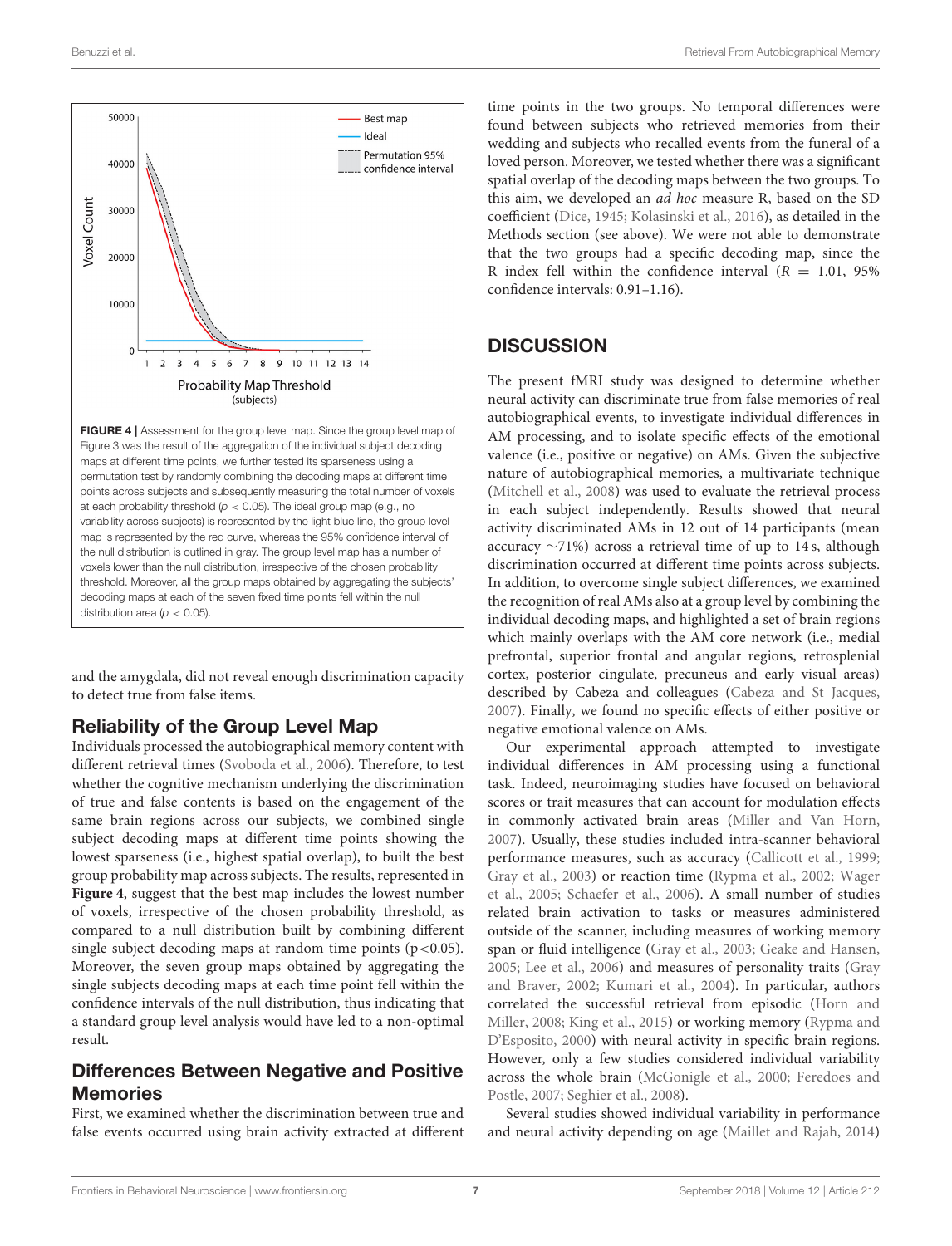<span id="page-7-0"></span>TABLE 2 | Brain regions, centers of mass (CM) and peak coordinates extracted from the probability map  $(p < 0.33)$  in [Figure 3](#page-5-1).

| Regions of the probability map                                           | <b>Voxels</b> | CM x  | CM <sub>y</sub> | CM <sub>z</sub> | Peak x | Peak y | Peak z |
|--------------------------------------------------------------------------|---------------|-------|-----------------|-----------------|--------|--------|--------|
| bilateral medial prefrontal cortex                                       | 388           | 0     | 61              | $-2$            | $-1$   | 55     | $-12$  |
| bilateral precuneus and posterior cingulate cortex, retrosplenial cortex | 365           | З     | $-56$           | 29              | 6      | $-48$  | 31     |
| right middle temporal and angular gyri                                   | 149           | 50    | $-62$           | 23              | 57     | $-72$  | 13     |
| bilateral calcarine and right lingual gyrus                              | 124           |       | $-77$           | $-8$            | 21     | $-75$  | $-15$  |
| left superior frontal gyrus                                              | 94            | $-25$ | 29              | 52              | $-22$  | 31     | 58     |
| right superior and middle frontal gyri                                   | 83            | 25    | 36              | 42              | 30     | 30     | 40     |
| left angular gyrus                                                       | 44            | $-43$ | $-69$           | 35              | $-46$  | $-72$  | 34     |
| right supramarginal gyrus                                                | 44            | 62    | $-42$           | 36              | 63     | $-42$  | 34     |
| left superior frontal gyrus                                              | 39            | $-15$ | 48              | 39              | $-19$  | 46     | 37     |
| right anterior insula                                                    | 26            | 45    | 14              | $-2$            | 45     | 12     | $-6$   |
| right middle frontal gyrus                                               | 26            | 38    | 59              | $\overline{2}$  | 39     | 61     | 4      |
| right middle frontal gyrus                                               | 23            | 41    | 6               | 34              | 41     | 10     | 34     |
| right precental gyrus                                                    | 21            | 42    | $-14$           | 50              | 41     | $-14$  | 43     |
| left posterior intraparietal sulcus                                      | 20            | $-21$ | $-87$           | 39              | $-22$  | $-87$  | 40     |
| left middle cinqulate cortex and paracentral lobule                      | 20            | $-4$  | $-32$           | 46              | $-7$   | $-33$  | 43     |

and gender [\(Hill et al., 2014\)](#page-9-33). With respect to AM studies, Piefke and Fink concluded that both factors influence the performance in AM tasks and its underlying neural mechanisms. In particular, aging and gender appear to affect the functional hemispheric lateralization of AM recollection and the degree of involvement of prefrontal, hippocampal, and parahippocampal brain areas [\(Piefke and Fink, 2005\)](#page-10-18).

As recently demonstrated, individual variability in cognitive strategies during AM retrieval, and particularly the tendency to recollect autobiographical memories from an egocentric perspective, exerted a significant effect on a pivotal region within the AM network, the precuneus, in line with the established role for this region in self-centered representations (Hebscher et al., [2018\)](#page-9-34). Indeed, this recent voxel-based morphometry study showed that larger precuneus volumes were associated with the tendency to recollect autobiographical memories from an egocentric perspective. In addition, Sheldon and colleagues evaluated the impact of individual differences during autobiographical retrieval. Their results showed that selfreported individual differences related to how the subject recalls past events were associated to the intrinsic connectivity between the medial temporal lobe structures and the other nodes of the AM network [\(Sheldon et al., 2016\)](#page-10-19).

The role of commonalities and differences between subjects, particularly in the time point at which recollection of AMs occurs, needs to be further investigated in order to uncover the association between brain activity and cognitive strategies used to retrieve AMs, as well as with personality traits. Our data showed that the retrieval of AMs relies on the same neural network across subjects, although with individual differences in the time course.

At group level, we evaluated whether neural activity can discriminate true from false autobiographical events, finding a widespread set of brain regions which mainly overlaps with the previously identified AM network [\(Cabeza and St Jacques, 2007\)](#page-8-3).

The successful recollection from AM is still not fully understood. Rather, several studies investigated the issue of the "feeling of rightness" phenomenon and suggested that the ventromedial PFC could be crucial. Indeed, the activation of this area is commonly observed in tasks requiring self-referential processing [\(Craik et al., 1999;](#page-9-35) [Gusnard et al., 2001;](#page-9-36) Kelley et al., [2002\)](#page-9-37) and in decision making tasks under uncertainty, in control processes providing a "feeling of rightness" and in the processing of self-referential information that monitor the veracity of autobiographical memories [\(Gilboa, 2004\)](#page-9-6).

Other studies have examined the functional networks that subserve the subjective perceptions of familiarity and unfamiliarity in autobiographical recollection. A complex of fronto-parietal regions (lateral PFC and PPC) is involved in cognitive and attentional control processes that guide the recovery of information from memory, as well as in the evaluative processes that monitor retrieval outcomes and guide mnemonic decisions [\(Tailby et al., 2017\)](#page-10-20).

Interestingly, key medial temporal regions, such as the hippocampal and parahippocampal cortical areas, did not retain enough ability to discriminate between true and false sentences in our experiment. This presumably depends on the adopted task: subjects were presented with sentences that could belong, or not, to the their AM, but differed in one detail only. We speculate that, to monitor the veracity of autobiographical memories, subjects should access their AMs for processing both true and false sentences. Indeed, since the hippocampus is the structure engaged in the initial access to AMs [\(Daselaar et al., 2008\)](#page-9-38), both types of trial may have recruited it to the same extent.

Since our aim was to investigate which regions of the AM circuit can discriminate true from false AMs, we did not evaluate the recollection of other memories. Thus, we could not exclude that the same neural network could discriminate the truthfulness of other kind of memories.

We also examined whether retrieval of positive and negative emotional events from AM would exert distinctive effects on brain response. First, we assessed whether the discrimination between true and false events in the two groups occurred using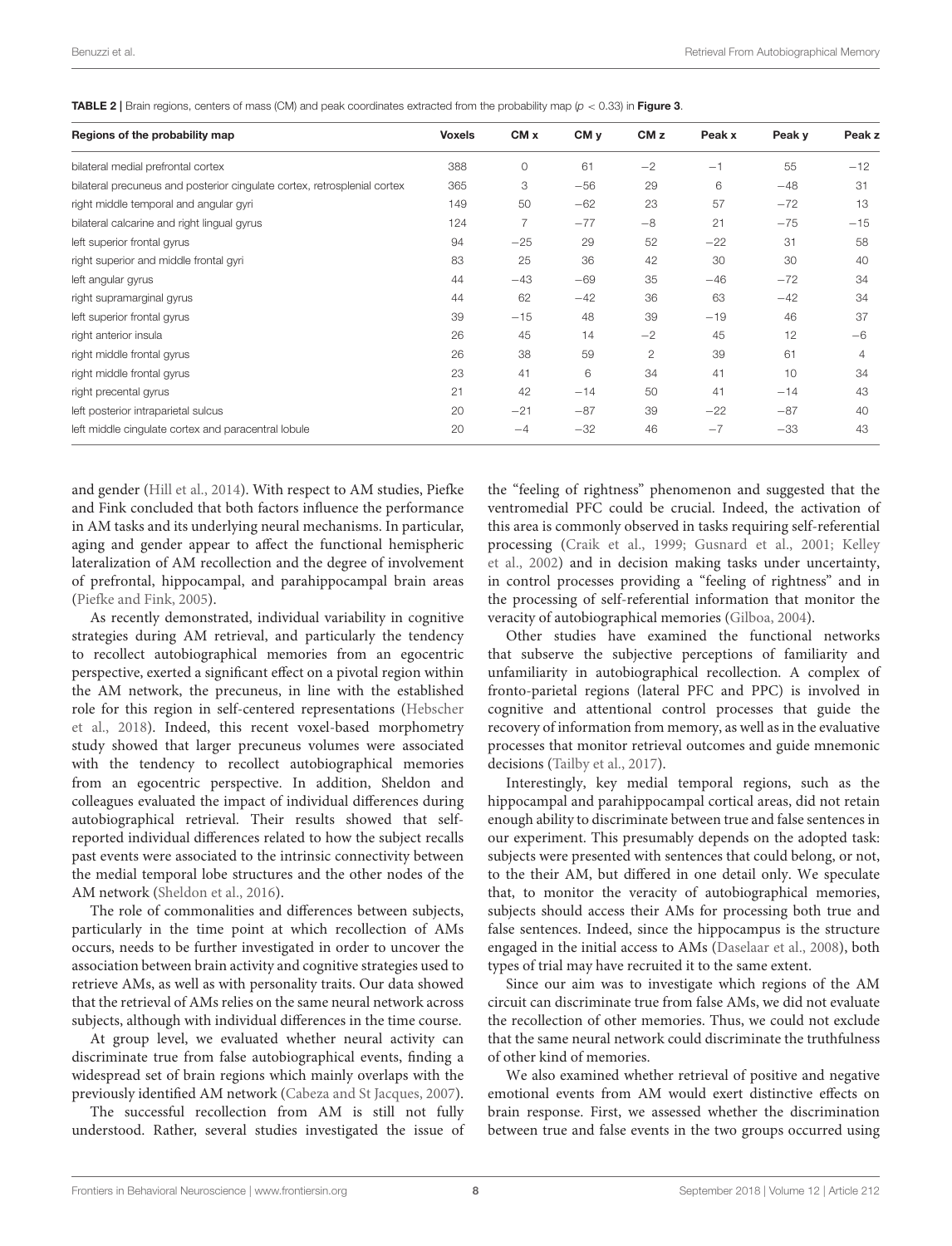brain activity extracted at different time points. No temporal differences were found between subjects who retrieved memories from their wedding and subjects who recalled events from the funeral of a loved one. Moreover, we did not find any significant difference in the spatial overlap of the decoding maps of the two subgroups, thus suggesting that emotional valence did not affected neither the temporal nor the spatial pattern of activity during the retrieval. Indeed, decoding negative and positive autobiographical episodes was a challenging task with fMRI data and in a previous attempt Nawa and colleagues reported accuracies at chance level using an across-participants approach, whereas only half of the sample yielded a significant decoding with a within-participant approach [\(Nawa and Ando, 2014\)](#page-9-39).

The choice of evaluating the two events (i.e., weddings and funerals) was based on the extensive evidence that emotionally arousing experiences are well-remembered [\(Brown and Kulik,](#page-8-7) [2003\)](#page-8-7). Memories of unpleasant occasions, such as an automobile accident, a mugging, or the death of a loved one, are retrieved better than memories of routine days [\(Pillemer, 1984;](#page-10-21) [Bohannon,](#page-8-8) [1988;](#page-8-8) [Conway, 1995;](#page-9-40) [Neisser et al., 1996;](#page-10-22) [Sharot et al., 2007\)](#page-10-23). Memories of pleasant occasions, such as birthdays, holidays, and weddings, are also well-retained [\(Buchanan, 2007\)](#page-8-9). Thus, the strength of the memories of events varies with the emotional significance of the events.

The potential modulatory effect of the valence (either positive or negative) has been previously investigated, but with somehow conflicting results. In some cases, positive events were recalled more easily and directly with respect to negative ones, and led to an increased recovery of peripheral sensory and contextual details [\(Berntsen, 2002;](#page-8-10) Schaefer and Philippot, [2005;](#page-10-24) [Kensinger and Schacter, 2006;](#page-9-41) [Ford et al.,](#page-9-42) [2009\)](#page-9-42). The advantage for positive memories seems to be particularly evident when information is self-relevant (Holland and Kensinger, [2010\)](#page-9-7) and some researchers have ascribed it to an overall bias toward accessing positive life experiences (Walker et al., [2003;](#page-10-25) [Berntsen et al., 2011\)](#page-8-11). On the other hand, some studies suggested that positive autobiographical memories are remembered less specifically than negative events [\(Walker et al.,](#page-10-25)

# **REFERENCES**

- <span id="page-8-10"></span>Berntsen, D. (2002). Tunnel memories for autobiographical events: central details are remembered more frequently from shocking than from happy experiences. Mem. Cognit. 30, 1010–1020. doi: [10.3758/BF03194319](https://doi.org/10.3758/BF03194319)
- <span id="page-8-11"></span>Berntsen, D., Rubin, D. C., and Siegler, I. C. (2011). Two versions of life: emotionally negative and positive life events have different roles in the organization of life story and identity. Emotion 11, 1190–1201. doi: [10.1037/a0024940](https://doi.org/10.1037/a0024940)
- <span id="page-8-8"></span>Bohannon, J. N. III. (1988). Flashbulb memories for the space shuttle disaster: a tale of two theories. Cognition 29, 179–196.
- <span id="page-8-7"></span>Brown, R., and Kulik, J. (2003). "Flashbulb memories," in Memory and Emotion: The Making of Lasting Memories, ed J. L. McGaugh (New York, NY: Columbia University Press), 73–99.
- <span id="page-8-9"></span>Buchanan, T. W. (2007). Retrieval of emotional memories. Psychol. Bull. 133, 761–779. doi: [10.1037/0033-2909.133.5.761](https://doi.org/10.1037/0033-2909.133.5.761)
- <span id="page-8-1"></span>Cabeza, R., and Nyberg, L. (2000). Imaging cognition II : an empirical review of 275 PET and fMRI studies imaging cognition II : an empirical review of 275 PET and fMRI studies. J. Cogn. Neurosci. 12, 1–47. doi: [10.1162/08989290051137585](https://doi.org/10.1162/08989290051137585)

[2003\)](#page-10-25), and that "tunnel memories"—enhanced memory for the central details of an event—are limited to emotionally negative memories. Finally, negative past experiences are remembered with greater emotional intensity than positive memories [\(Berntsen, 2002\)](#page-8-10).

Our data suggest that monitoring the veracity of highly emotional autobiographical memories requires a unique network of brain regions, irrespectively of the positive or negative valence of the event. In line with previous neuropsychological and neuroimaging evidence, we found that this memory system is mostly right-lateralized. This could reflect the emotional reexperiencing occurring during retrieval and is consistent with findings across different domains that suggest preferential righthemisphere involvement in emotional and in social cognitive processes (see [Svoboda et al., 2006](#page-10-7) for a review).

In conclusion, we demonstrated that the entire AM network, with the exception of the medial temporal lobe regions, is engaged in monitoring the veracity of autobiographical memories. This process is mainly influenced by individual differences, rather than by the emotional valence of the experience. In line with previous neuroimaging studies (Miller and Van Horn, [2007\)](#page-9-8), our data confirm that the patterns of brain activity during retrieval of AMs are consistent across subjects, though at different time points. This may be related to the unique manner in which subjects re-experience an autobiographical memory and to the different cognitive strategies used to process information. For this reason, a better understanding of the relationship between AM retrieval and the neural system that underlies this process should rely on the conjoint use of singlesubject and group-level data analyses.

# AUTHOR CONTRIBUTIONS

FB, MM, and ER designed the study. FB, MM, DB, and MZ carried out the experiments. FB, DB, GH, AL, PaP, and LC analyzed the data. FB, GH, ER, FL, PiP, and PN wrote the paper, which was approved by all authors. GS, PiP, and PN supervised the project.

- <span id="page-8-2"></span>Cabeza, R., Prince, S. E., Daselaar, S. M., Greenberg, D. L., Budde, M., Dolcos, F. et al. (2004). Brain activity during episodic retrieval of autobiographical and laboratory events: an fMRI study using a novel photo paradigm. J. Cogn. Neurosci. [16, 1583–1594. doi: 10.1162/08989290425](https://doi.org/10.1162/0898929042568578) 68578
- <span id="page-8-3"></span>Cabeza, R., and St Jacques, P. (2007). Functional neuroimaging of autobiographical memory. Trends Cogn. Sci. 11, 1520–1534. doi: [10.1016/j.tics.2007.02.005](https://doi.org/10.1016/j.tics.2007.02.005)
- <span id="page-8-5"></span>Cahill, L. (2010). Sex influences on brain and emotional memory: the burden of proof has shifted. Prog. Brain Res. 186, 29–40. doi: [10.1016/B978-0-444-53630-3.00003-8](https://doi.org/10.1016/B978-0-444-53630-3.00003-8)
- <span id="page-8-6"></span>Callicott, J. H., Mattay, V. S., Bertolino, A., Finn, K., Coppola, R., Frank, J. A. et al. (1999). Physiological characteristics of capacity constraints in working memory as revealed by functional MRI. Cereb. Cortex 9, 20–26.
- <span id="page-8-4"></span>Chen, H.-Y., Gilmore, A. W., Nelson, S. M., and McDermott, K. B. (2017). Are there multiple kinds of episodic memory? An fMRI investigation comparing autobiographical and recognition memory tasks. J. Neurosci. 37, 1534–1516. doi: [10.1523/JNEUROSCI.1534-16.2017](https://doi.org/10.1523/JNEUROSCI.1534-16.2017)
- <span id="page-8-0"></span>Cipolotti, L., and Maguire, E. A. (2003). A combined neuropsychological and neuroimaging study of topographical and non-verbal